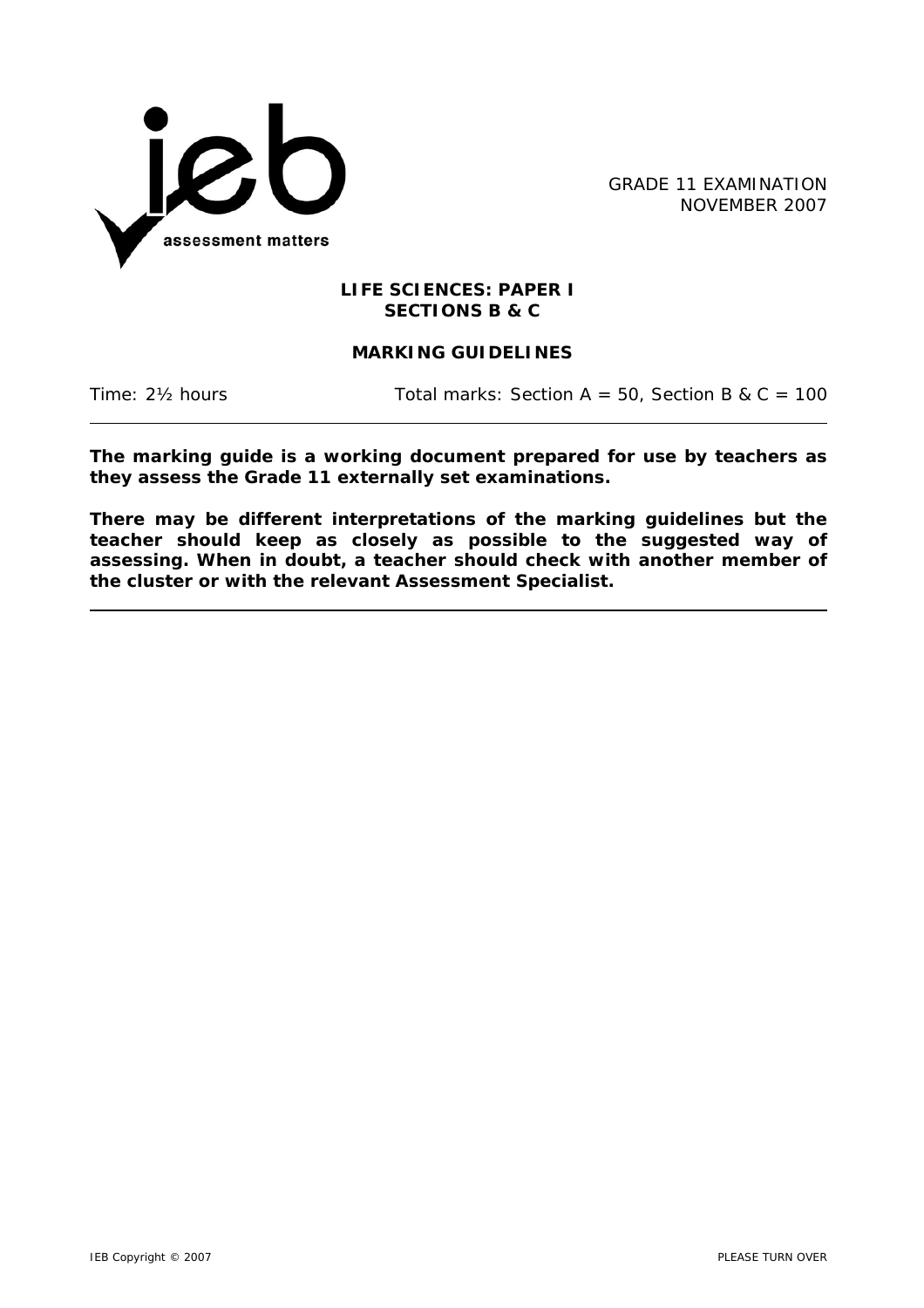## **SECTION B**

## **QUESTION 2**

# 2.1

| Z.I |          | 2.1.1 Cell wall present in bacterium, absent in virus $\checkmark$ membrane in<br>bacterium, absent in virus v no cytoplasm present in virus v or<br>other correct difference.                                                                                                                                                    | (3) |
|-----|----------|-----------------------------------------------------------------------------------------------------------------------------------------------------------------------------------------------------------------------------------------------------------------------------------------------------------------------------------|-----|
|     |          | 2.1.2 DNA is hereditary material $\checkmark$ controls functioning of organism $\checkmark$<br>or other reason.                                                                                                                                                                                                                   | (2) |
|     |          | 2.1.3 No cell membrane $\checkmark$ and no cytoplasm $\checkmark$ or other reason.                                                                                                                                                                                                                                                | (2) |
|     |          | 2.1.4 HIV virus $\checkmark$ or other virus.                                                                                                                                                                                                                                                                                      | (1) |
|     |          | 2.1.5 Transmitted in the blood or other body fluids from one person to<br>another $\checkmark$ has to live in fluids otherwise will die $\checkmark$ lives in cells of<br>immune system $\checkmark$ therefore this system fails and patient can die<br>due to infection by many bacteria or viruses v or any other 3<br>reasons. | (3) |
| 2.2 |          |                                                                                                                                                                                                                                                                                                                                   |     |
|     |          | 2.2.1 People died from this infection $\checkmark$ it was contagious $\checkmark$ it killed<br>people very quickly √                                                                                                                                                                                                              | (2) |
|     |          | 2.2.2 Microscopes were not in common use so they could not correctly<br>identify the bacterium $\checkmark$ or culture this bacterium in tissue taken<br>from dead bodies. ✓ or other reason.                                                                                                                                     | (2) |
|     |          | 2.2.3 Dead from all diseases - dead from diseases other than plague =<br>number dead from plague v or culture this bacterium in tissue<br>taken from dead bodies. √                                                                                                                                                               | (2) |
|     |          | 2.2.4 Numbers dead from plague and other diseases has decreased √<br>also % dead from plague. v All weak and old people dead v<br>maybe resistance developing v in survivors or, other carriers of<br>the plague died $\checkmark$ , medical people worked out a way of treating<br>patients √ other reasonable explanation.      | (5) |
| 2.3 | 2.3.2 a. | 2.3.1 Parasite $\checkmark$<br>One celled organism/very simple, microscopic organism √<br>Substance given to organism to build up resistance to a<br>b.                                                                                                                                                                           | (1) |
|     |          | pathogen/disease √<br>Substances made by body's immune system to kill off<br>C.<br>invading organisms $\checkmark$                                                                                                                                                                                                                | (3) |
|     |          | 2.3.3 Less oxygen delivered to body cells v less energy v                                                                                                                                                                                                                                                                         | (2) |
|     |          | 2.3.4 Sexual reproduction produces Plasmodium with a variety of genes<br>$\checkmark$ therefore organism not recognised $\checkmark$ so body's defence<br>chemicals do not recognise them as antigens/pathogens/ disease<br>causing $\checkmark$                                                                                  | (3) |
|     |          | 2.3.5 If no entry to the liver $\checkmark$ which is what drug does, the small<br>numbers √ can be killed off √                                                                                                                                                                                                                   | (3) |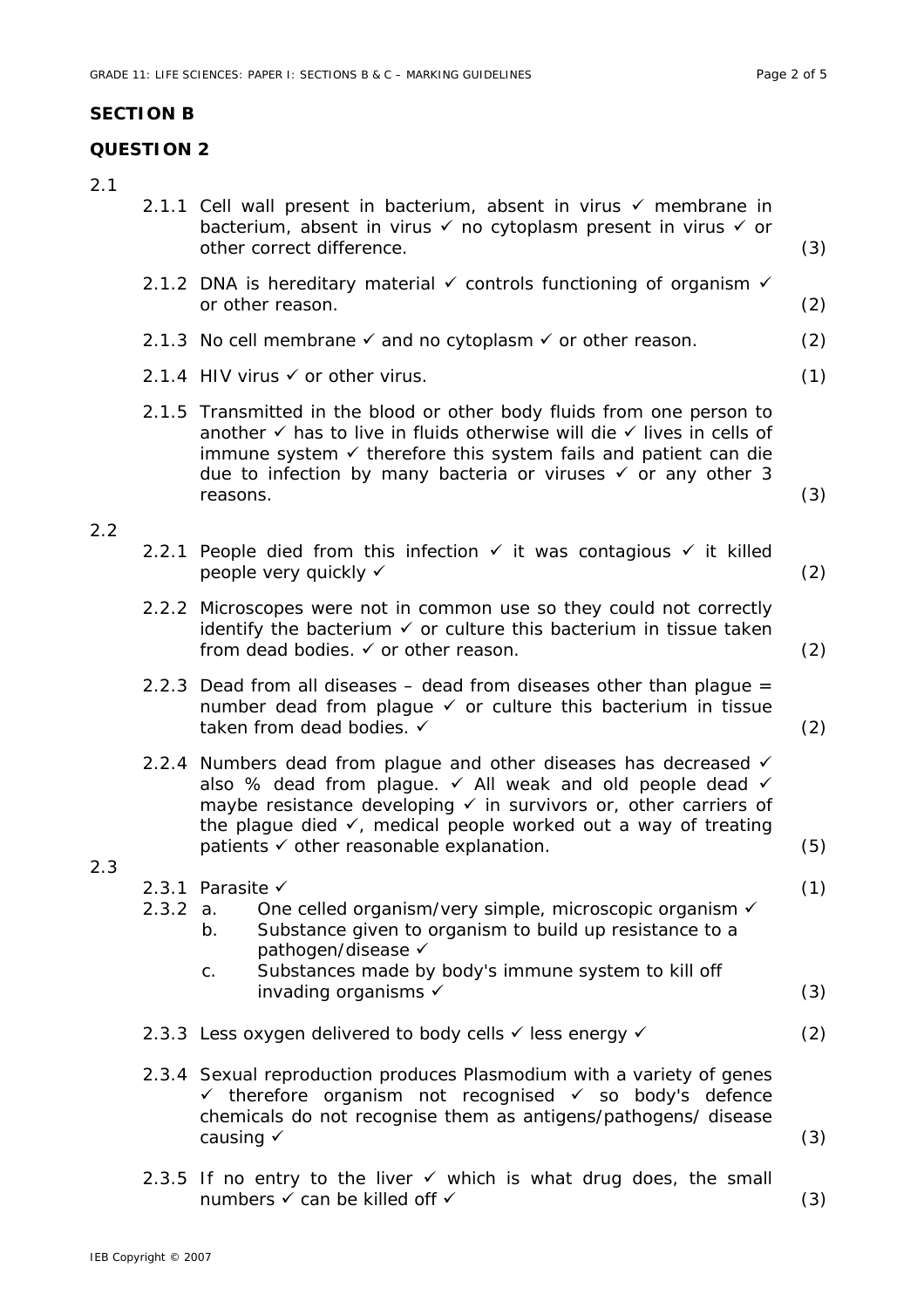#### 2.3.6 Mark according to rubric

| Understanding<br>of how life<br>cycle of<br>malaria will be<br>affected by<br>DDT. | Clear understanding<br>showing show death<br>of mosquito causes<br>break in life cycle.<br>3                                                                               | An attempt made to<br>connect DDT to life<br>cycle, but no clear link<br>between break in life<br>cycle and elimination<br>of Plasmodium.<br>$\mathcal{P}$ | Little attempt made,<br>disjointed connection<br>between the<br>mosquitoes and<br>Plasmodium. |
|------------------------------------------------------------------------------------|----------------------------------------------------------------------------------------------------------------------------------------------------------------------------|------------------------------------------------------------------------------------------------------------------------------------------------------------|-----------------------------------------------------------------------------------------------|
| Argument for<br>people or<br>environment.                                          | Well developed<br>argument, either for<br>or against DDT.<br>People need<br>protecting or<br>environmental issues<br>of food chains of<br>more overall<br>importance.<br>3 | An attempt to<br>construct an argument<br>but not substantiated<br>with a clear argument.                                                                  | Little attempt to argue<br>for either environment<br>or people. No stand<br>taken.            |

(6)

**40 marks**

### **QUESTION 3**

#### 3.1

 3.1.1 D  $3.1.2 \text{ F}$  (2)

#### 3.2

3.2 I becomes larger or smaller  $\checkmark$  to allow more or less light to enter the eye  $\checkmark$  The iris muscles are responsible for this.  $\checkmark$  H becomes wider or narrower to focus on objects nearer or further away from the eye  $\checkmark$  this is called accommodation  $\checkmark$  and the lens is the structure which changes  $\checkmark$  (6)

### 3.3 Hypothesis: The more light  $\checkmark$  entering the eye the smaller the pupils become  $\checkmark$ Aim: To show that the pupils  $\checkmark$  are sensitive to light intensity  $\checkmark$ Method:

- Get your subject to place her hands over both eyes  $\checkmark$  for a specific number of minutes  $\checkmark$
- Ask her to rapidly remove her hands  $\checkmark$  and observe the changes to her pupils  $\checkmark$
- Repeat the experiment several times to increase validity  $\checkmark$
- Write down your observations  $\checkmark$  or other experiment which is valid
- There are many possible answers here.

(Any 8 points)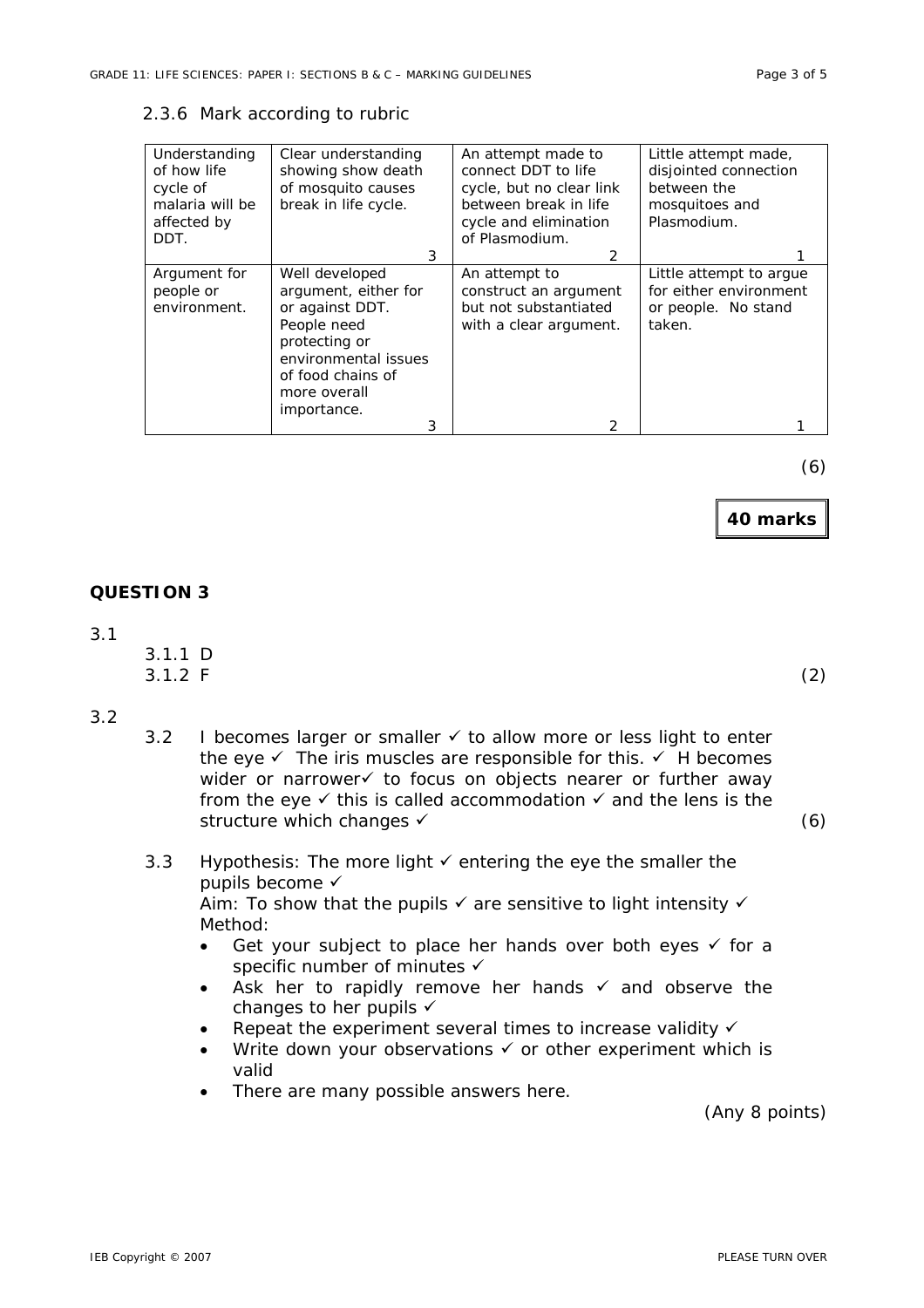**24 marks**

#### 3.4

3.4.1 It is found behind the pinna.  $\checkmark$  The aid has increased  $\checkmark$  the gain of sound waves by between  $40 - 50$  dB.  $\checkmark$  This is in the range of normal speech  $\checkmark$  This will help him in class as he can hear the teacher better.  $\checkmark$  Other sounds not amplified as much  $\checkmark$  (5)

| 3.4.2 Organ of Corti ✓      |     |
|-----------------------------|-----|
| 3.4.3 ear drum $\checkmark$ | (1) |
| 3.4.4 cerebrum $\checkmark$ | (1) |
|                             |     |

### **QUESTION 4**

| 4.1 brain $\checkmark$ | (1) |
|------------------------|-----|
|                        |     |

- 4.2 The female flowering tips and adjacent leaves  $\checkmark$  (1)
- 4.3 mark according to rubric

| Facts<br>presente<br>d relating<br>to<br>benefits | Four reasons<br>given in well<br>constructed<br>sentences<br>showing an<br>understanding of<br>the significance of<br>the reduction of | Three reasons<br>given or not an<br>understanding<br>shown of the<br>impact of the<br>conditions<br>mentioned in the<br>text | Two reasons<br>given or lists<br>given of<br>conditions, no<br>elaboration<br>attempted | One reason given<br>or inability shown<br>to extract<br>information from<br>text accurately                                   |
|---------------------------------------------------|----------------------------------------------------------------------------------------------------------------------------------------|------------------------------------------------------------------------------------------------------------------------------|-----------------------------------------------------------------------------------------|-------------------------------------------------------------------------------------------------------------------------------|
|                                                   | the symptoms<br>4                                                                                                                      | 3                                                                                                                            | 2                                                                                       |                                                                                                                               |
| Motivatio<br>n for<br>research<br>grant           | Used economic,<br>historical and<br>physiological<br>factors in a well<br>constructed<br>argument                                      | Used some factors<br>in an argument,<br>but not well<br>integrated                                                           | Used factors but<br>little attempt to<br>construct a<br>coherent<br>argument            | Largely ignored<br>this part of the<br>question or little<br>ability to extract<br>information<br>accurately from<br>the text |
|                                                   | 4                                                                                                                                      | 3                                                                                                                            | 2                                                                                       |                                                                                                                               |

(8)

### 4.1

- 4.4.1 It is the space between two neurons  $\checkmark$  through which the nerve impulse travels as a chemical message  $\checkmark$  (2)
- 4.4.2 Stimulus received by a sense receptor, passes along a sensory neuron and slow transmission  $\checkmark$  to connector neuron and again to motor neuron  $\checkmark$  so the response by the effecter slower  $\checkmark$  so protective response by the body not as effective as it should be  $\checkmark$  (4)

**16 marks**